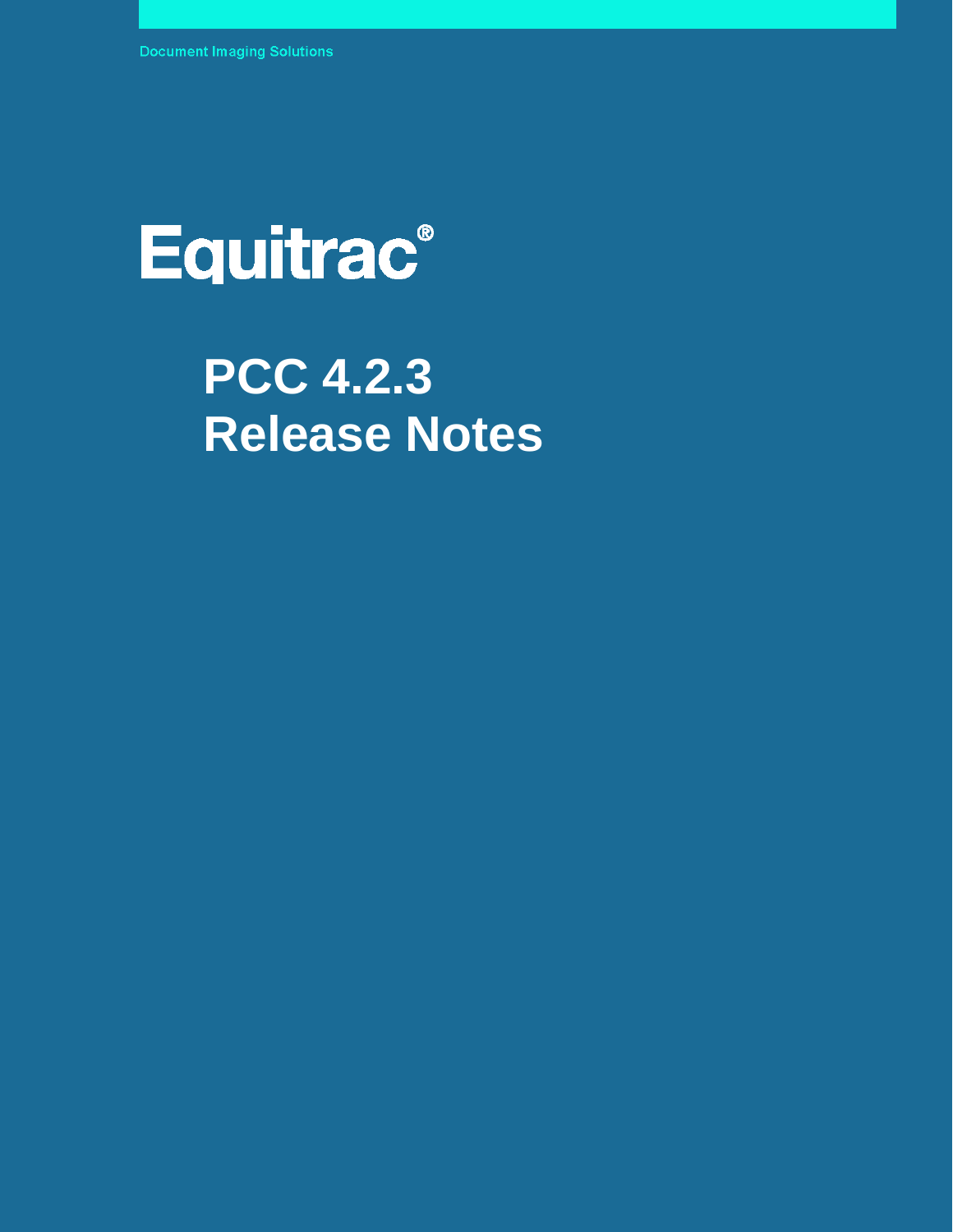**Kofax PCC 4.2.3 Release Notes** RNE-14017 (Released)

## **Release Note Description**

|             | <b>Document Title</b> PCC 4.2.3 Release Notes |  |
|-------------|-----------------------------------------------|--|
| Document ID | RNE-14017 (Released)                          |  |

|                                       | Released March 23, 2017 |
|---------------------------------------|-------------------------|
| <b>Previous release</b> March 9, 2015 |                         |
| <b>Version</b> V1.0                   |                         |

## **Release History**

| Ver | Released       | <b>Affected</b> | <b>Description of Change</b>                                         |
|-----|----------------|-----------------|----------------------------------------------------------------------|
|     | March 23, 2017 | All             | • New document template format<br>Updates for PCC 4.2.3.0157 release |

© 2019 Kofax. All rights reserved.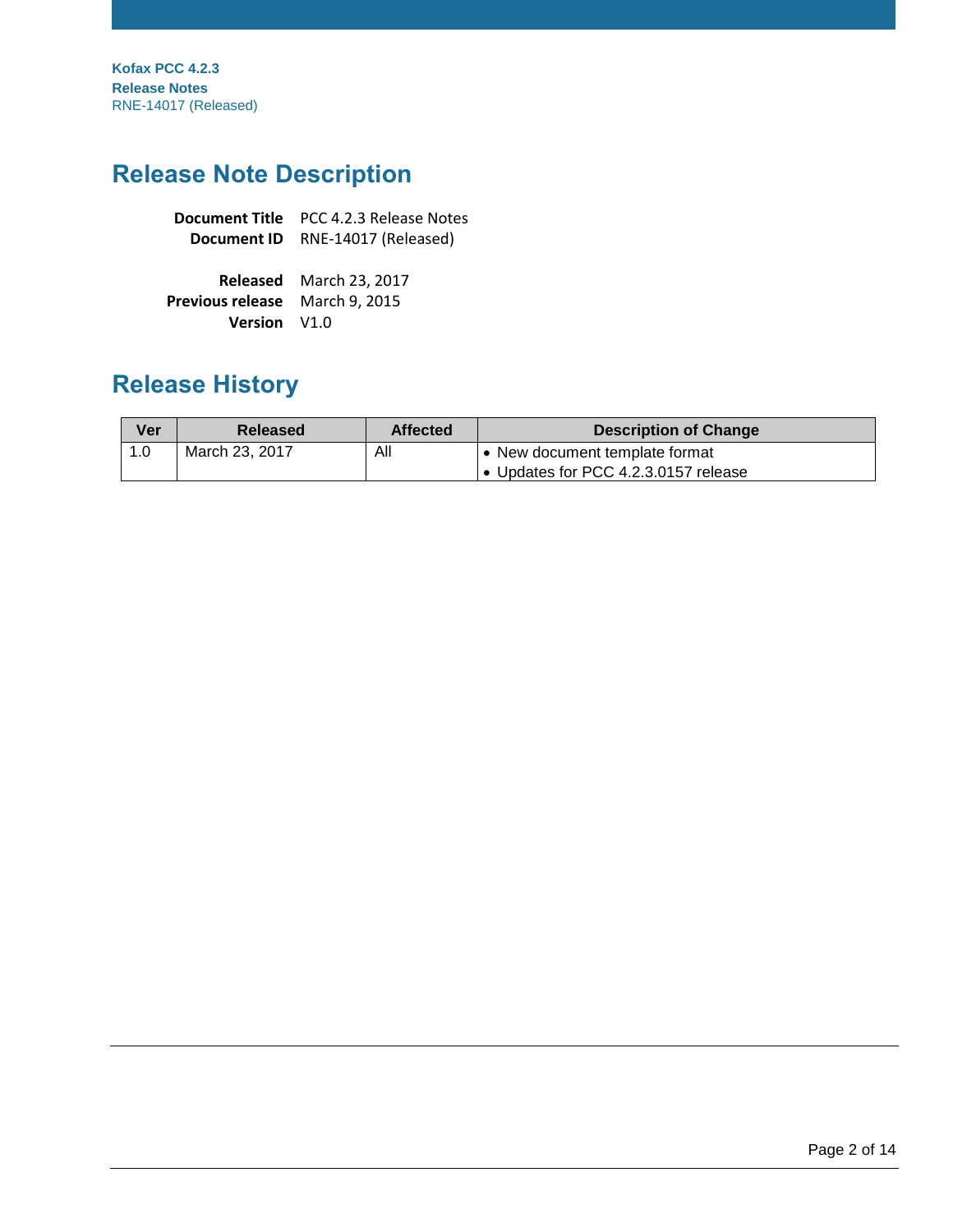**Kofax PCC 4.2.3 Release Notes** RNE-14017 (Released)

## **Contents**

| 1              |     |  |
|----------------|-----|--|
| $2^{\circ}$    |     |  |
|                |     |  |
| $\overline{4}$ |     |  |
| $5 -$          |     |  |
|                | 5.1 |  |
|                | 5.2 |  |
|                | 5.3 |  |
| 6              |     |  |
|                | 6.1 |  |
| 7 <sup>7</sup> |     |  |
|                |     |  |

© 2019 Kofax All rights reserved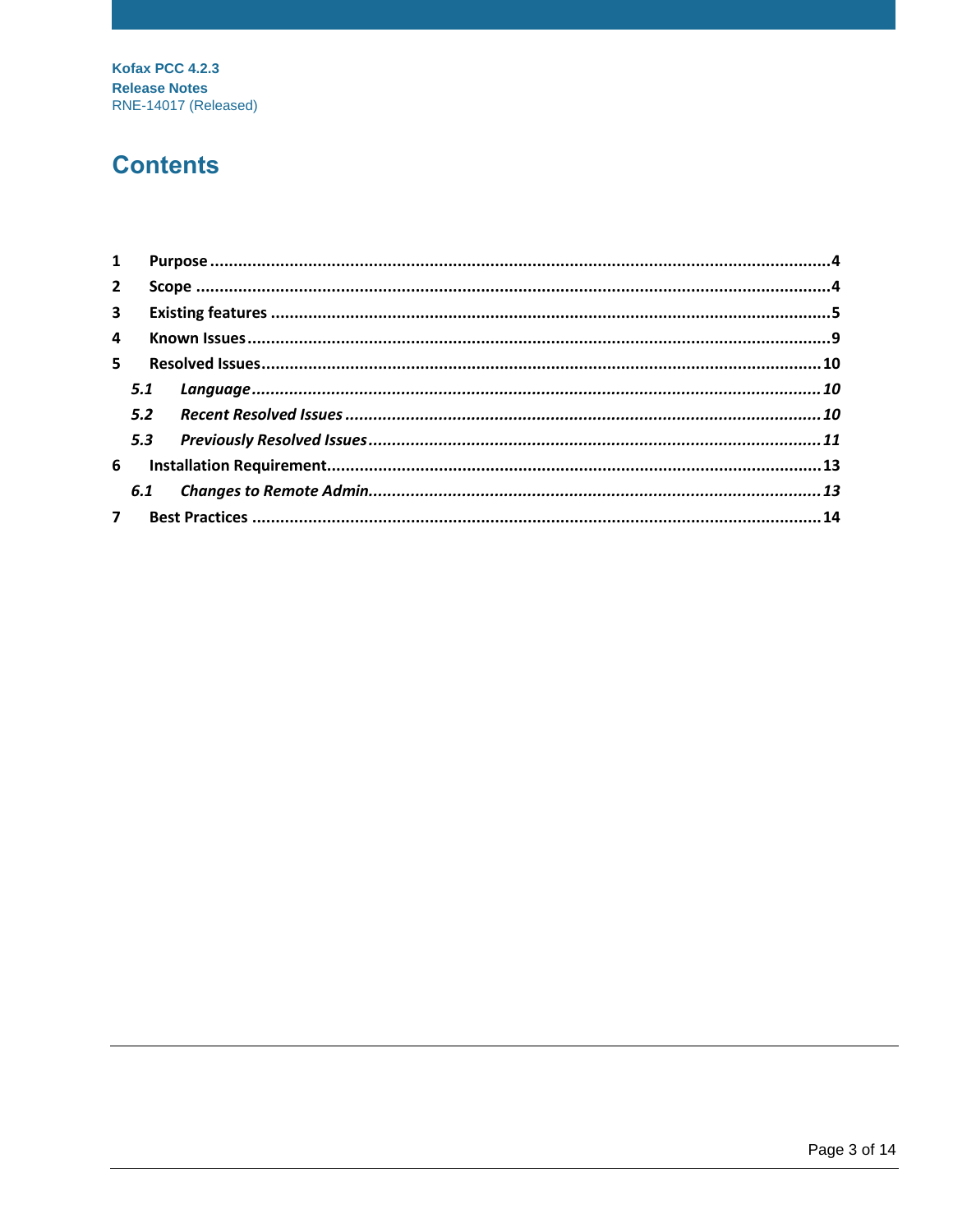## <span id="page-3-0"></span>**1 Purpose**

The purpose of this document is to summarize and communicate the new features, known issues and best practices for Ricoh PCC 4.2.3 Build 0157.

It is intended for staff and partners who support and service Equitrac solutions.

## <span id="page-3-1"></span>**2 Scope**

PCC 4.2.3 Build 0157 supersedes all other PCC 4.2.3 releases and includes all noted changes since the release of 4.2.2.0814 and any subsequent hotfixes.

© 2019 Kofax. All rights reserved.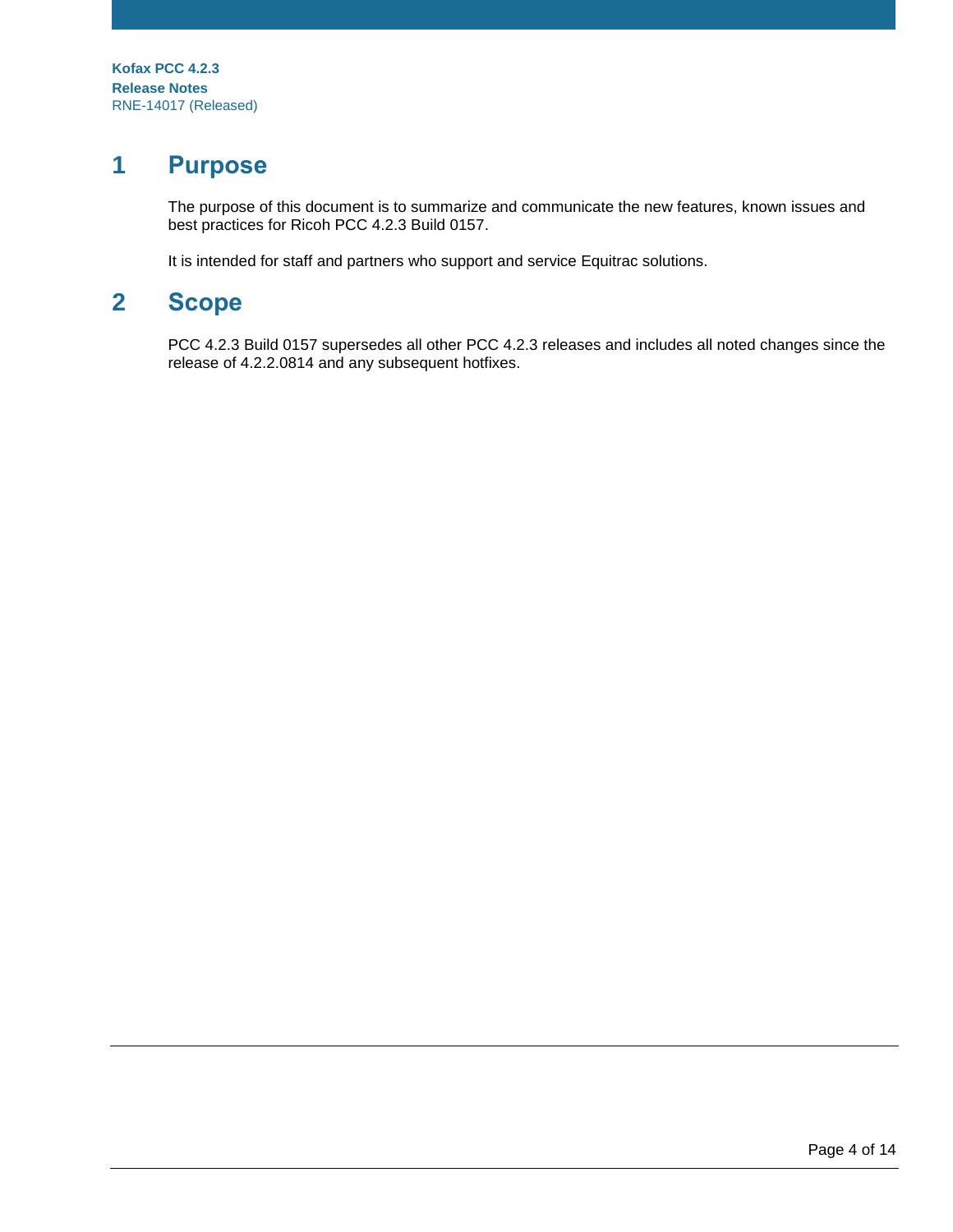## <span id="page-4-0"></span>**3 Existing features**

The following existing features from previous releases are listed here for reference.

| <b>Security Enhancements</b>            |                                                                                                                                                                                                                                                                                                                                                                                                                                      |                   |
|-----------------------------------------|--------------------------------------------------------------------------------------------------------------------------------------------------------------------------------------------------------------------------------------------------------------------------------------------------------------------------------------------------------------------------------------------------------------------------------------|-------------------|
| <b>Feature</b>                          | <b>Description/Benefit</b>                                                                                                                                                                                                                                                                                                                                                                                                           | <b>Introduced</b> |
| <b>TLS</b><br>communication<br>with DCE | PCC4 now has the option to use a TLS for connection to the<br>Equitrac DCE server. It is recommended when using TLS with<br>PCC that you also implement encryption between all EQ server<br>nodes (DCE, DRE, SPE and CAS). TLS encryption is supported<br>on Equitrac Office / Express 5.5 onwards. The procedure to<br>implement TLS is fully documented in the Equitrac Office /<br>Express Admin guides for each product version. | <b>Build 0157</b> |
|                                         | If using Equitrac Office/Express version 5 you are required to<br>update to either version 5.5 or 5.6 or 5.7. The Equitrac Office<br>/Express 5 Admin Guide can be accessed and reviewed at the<br>Equitrac Download Portal, a direct link to this document is<br>provided below:                                                                                                                                                    |                   |
|                                         | https://download.equitrac.com/271828/EO5.7/Docs/Administrati                                                                                                                                                                                                                                                                                                                                                                         |                   |
|                                         | on_Guide.pdf                                                                                                                                                                                                                                                                                                                                                                                                                         |                   |
|                                         | Note: This TLS feature is enabled by default on PCC. To<br>disable the feature, log in to the PCC Configuration interface<br>available at the MFP touch screen with Administrator<br>credentials, navigate to Configuration>General, and switch the<br>SSL setting to Off.                                                                                                                                                           |                   |
|                                         | Configuration<br><b>Cequitrac</b><br><b>Print &amp; Copy Control</b>                                                                                                                                                                                                                                                                                                                                                                 |                   |
|                                         | PCC.<br>Security<br>Scan-to-Me<br>General<br>About<br>10.17.11.137<br>Equitrac Server<br>Equitrac Server<br>Equitrac Server<br>Equitrac Server<br>SSL.<br>0ff<br>0n<br>0ff<br>0 <sub>n</sub><br>Debug to console<br>0ff<br>Trace to file<br>0 <sub>n</sub><br>0ff<br>Button Icons<br>0 <sub>n</sub><br>USB Keyboard<br>Email Log<br>Send To<br>Exit<br>Save and Exit                                                                 |                   |
|                                         | MAR 20,2017                                                                                                                                                                                                                                                                                                                                                                                                                          |                   |

#### **Workflow Enhancements**

© 2019 Kofax. All rights reserved.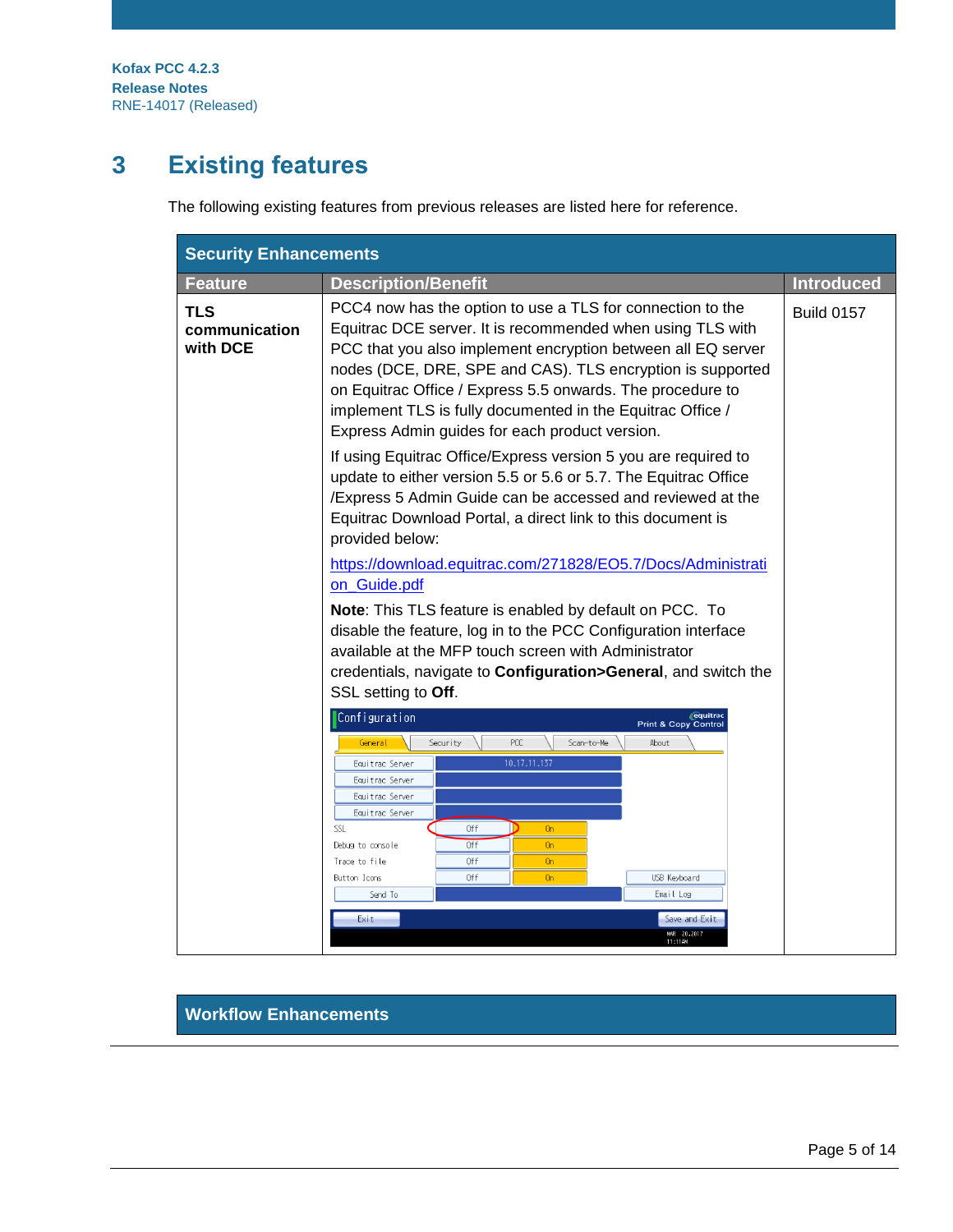| <b>Feature</b>                                                                                                                     | <b>Description/Benefit</b>                                                                                                                                                                                                                                                                                                                                                                                                                                                                                                                                                                                                                               | <b>Introduced</b> |
|------------------------------------------------------------------------------------------------------------------------------------|----------------------------------------------------------------------------------------------------------------------------------------------------------------------------------------------------------------------------------------------------------------------------------------------------------------------------------------------------------------------------------------------------------------------------------------------------------------------------------------------------------------------------------------------------------------------------------------------------------------------------------------------------------|-------------------|
| User Interface (UI)<br><b>Enhancement with</b><br><b>Optional Configuration</b><br>to preserve<br>performance on legacy<br>devices | PCC 4.2.3 can be configured with new modern looking<br>icons that represent the user workflows that is shown on<br>the logon, Follow-You and launcher screens.<br>This configuration is optional and is intended for Ricoh<br>Java 11.x and 12.x devices where performance is<br>maintained and optimal. Legacy devices can still make<br>use of the existing 'legacy graphics set' that maintains<br>performance on the older generation of devices.<br>The PCC application delivers both the new modern UI as<br>well as the legacy UI in a single application.<br>Please note: Tthe modern UI is not supported on the<br>smaller uWVGA panel devices. | <b>Build 0108</b> |
| <b>Access to native Scan</b><br>device function from<br>within the PCC<br>application                                              | PCC 4.2.3 now allows the logged-on user to switch to<br>the native scan device functions within the PCC<br>application that is running on Ricoh devices with Java<br>10.x, 11.x and 12.x.<br>Access to the Scan device features is now configurable<br>within System Manager that allows the native scan<br>button to be added to the PCC Launcher screen, as well<br>as being added to the Logon Screen as quick select<br>shortcuts.<br>Please note: The quick launch buttons on the logon<br>screen are only available on the A3 Ricoh devices that<br>utilize the WVGA panel.                                                                        | <b>Build 0108</b> |
| <b>Bypass User Logon</b><br><b>Prompts when using</b><br>Release Key via new<br>Guest user feature                                 | PCC 4.2.3 will allow a guest user to skip authentication<br>and to open a configured launcher just for guests. The<br>option of Billing Code can also be utilized with this<br>workflow.<br>For example the system admin could build an enhanced<br>release key workflow by naming the guest user button<br>'Release Key', and selecting a launcher container with<br>only a single option for Follow You, and enabling the<br>release key prompt on that release key workflow".                                                                                                                                                                         | <b>Build 0108</b> |
| Swipe card data is now<br>included in PCC cache<br>for offline functionality                                                       | Offline mode now uses Card Data after the user's card<br>has been previously swiped on the specific MFP.                                                                                                                                                                                                                                                                                                                                                                                                                                                                                                                                                 | <b>Build 0108</b> |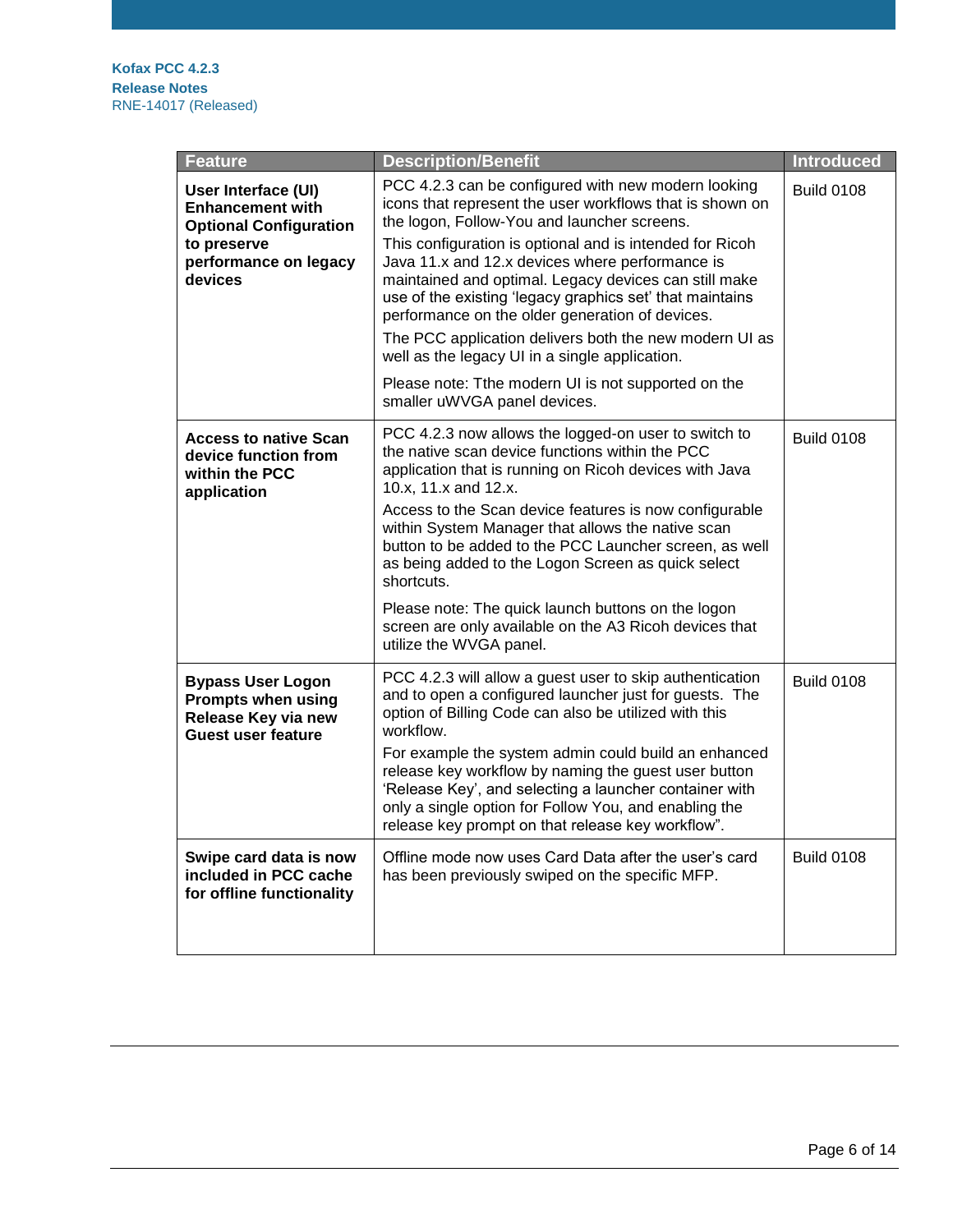| <b>Auto start workflow</b><br>when only one workflow<br>is active | PCC 4.2.3 will automatically run the configured workflow<br>(in Launcher and Guest Launcher containers) in cases<br>where only 1 workflow is active, rather than showing the<br>container.                                                                                | <b>Build 0108</b> |
|-------------------------------------------------------------------|---------------------------------------------------------------------------------------------------------------------------------------------------------------------------------------------------------------------------------------------------------------------------|-------------------|
| (Launcher / Guest<br><b>Launcher containers</b><br>only)          |                                                                                                                                                                                                                                                                           |                   |
| <b>Improvements to Scan</b><br><b>To Me workflow</b>              | The default behavior of Scan To Me has been improved,<br>where the scan detail screens are now skipped when<br>using Scan To Me without a Capture & Send license.<br>(User can still access screens in those circumstances<br>where default values require modification). | <b>Build 0108</b> |

| <b>Capture and Send Improvements</b>                                                                       |                                                                                                                                                                                                                                                   |                   |
|------------------------------------------------------------------------------------------------------------|---------------------------------------------------------------------------------------------------------------------------------------------------------------------------------------------------------------------------------------------------|-------------------|
| <b>Feature</b>                                                                                             | <b>Description/Benefit</b>                                                                                                                                                                                                                        | <b>Introduced</b> |
| Auto Logout after scan<br>process completes                                                                | PCC 4.2.3 will allow the user to be automatically logged<br>out of their session when the scan process completes<br>when using Capture & Send. This setting can be<br>configured on a per workflow basis and is configured<br>with System Manager | <b>Build 0108</b> |
| Auto Done after scan<br>process completes                                                                  | PCC 4.2.3 will allow the scan process to automatically<br>complete when the last page has scanned when using<br>Capture & Send. This setting can be configured on a per<br>workflow basis and is configured with System Manager.                  | <b>Build 0108</b> |
| Skip scan data screens<br>when default settings<br>are used                                                | PCC 4.2.3 can be configured to suppress all scan data<br>settings appearing on the embedded interface when the<br>workflow has been setup to use default settings within<br>System Manager when using Capture & Send.                             | <b>Build 0108</b> |
| Display and update the<br>time and date<br>components of a default<br>field value when<br>scanning another | PCC 4.2.3 can be configured to display and update the<br>time and date components of a default field value when<br>scanning another document within the same scan<br>session on the embedded application when using<br>Capture & Send.            | <b>Build 0108</b> |
| document within same<br>session                                                                            | Please note: This is tied to the 'Replay prompts' feature.<br>The Admin can select to retain the user modified data, or<br>replay the prompts.                                                                                                    |                   |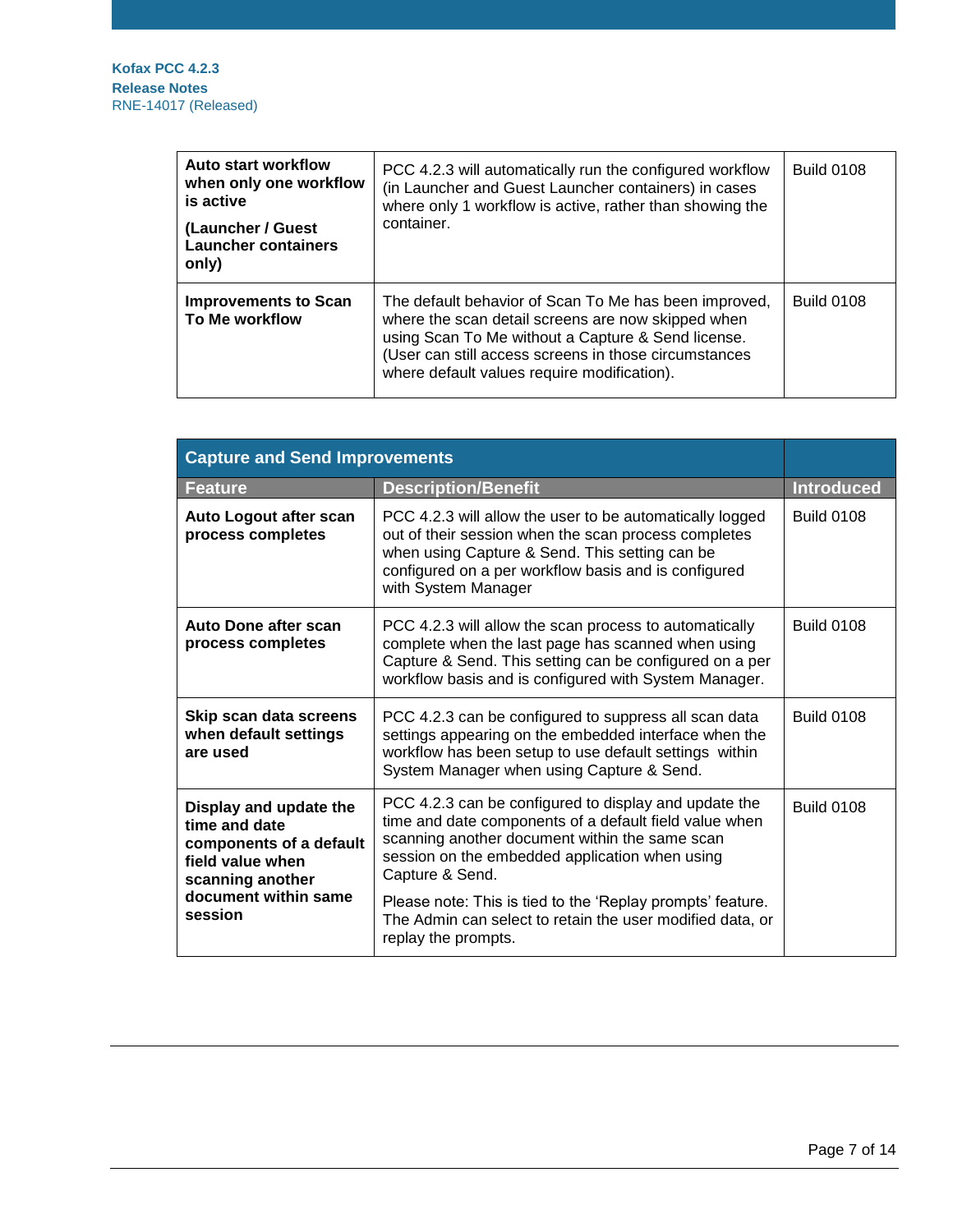| <b>Performance Enhancements</b>                                                                                |                                                                                                                                                                                                                                         |                   |
|----------------------------------------------------------------------------------------------------------------|-----------------------------------------------------------------------------------------------------------------------------------------------------------------------------------------------------------------------------------------|-------------------|
| <b>Feature</b>                                                                                                 | <b>Description/Benefit</b>                                                                                                                                                                                                              | <b>Introduced</b> |
| <b>Scan File Transfer</b><br><b>Speed improvements</b>                                                         | PCC 4.2.3 will now transfer scan jobs in the background<br>of the session allowing the user to continue with other<br>workflows, or allow the user to log-off and another user<br>to log-on.                                            | <b>Build 0108</b> |
| Pre-selection of a single<br>print job in the Follow<br>You screen                                             | A single print job displayed on the Follow You screen will<br>now be auto-selected ready for the logged-on user to<br>access the job or to release the job.                                                                             | <b>Build 0108</b> |
| <b>Configure whether Total</b><br>Job cost is shown on<br>the Follow You screen                                | PCC 4.2.3 now offers the ability to configure whether the<br>job cost per follow-you workflow is shown, independent<br>of the Global setting "Show balance at the beginning/end<br>of session" settings in system manager/session flow. | <b>Build 0108</b> |
| <b>Exit button on Follow</b><br>You screen changed<br>wording of Launcher<br>name in workflow<br>configuration | PCC 4.2.3 will now allow the 'EXIT' button that is<br>displayed on the Follow You screen to reflect the name<br>given to be the Launcher screen within the workflow<br>configuration in System Manager.                                 | <b>Build 0108</b> |

| <b>Localization Enhancements</b>                                   |                                                                                                                 |                   |
|--------------------------------------------------------------------|-----------------------------------------------------------------------------------------------------------------|-------------------|
| <b>Feature</b>                                                     | <b>Description/Benefit</b>                                                                                      | <b>Introduced</b> |
| <b>Addition of Catalan</b><br>language support for<br>embedded PCC | PCC 4.2.3 now supports Catalan language as an<br>embedded language.                                             | <b>Build 0108</b> |
| <b>Translation</b><br>improvements for<br>Japanese language        | PCC 4.2.3 has introduced improvements to existing<br>Japanese translations for the embedded PCC<br>application. | <b>Build 0108</b> |

| <b>Management Improvements</b>                   |                                                                                                                                                                                                 |                   |
|--------------------------------------------------|-------------------------------------------------------------------------------------------------------------------------------------------------------------------------------------------------|-------------------|
| <b>Feature</b>                                   | <b>Description/Benefit</b>                                                                                                                                                                      | <b>Introduced</b> |
| <b>Track Mono-Twin color</b><br>copy jobs as B/W | PCC 4.2.3 now allows twin color copy jobs to be<br>accounted as B/W copy jobs.<br>A new setting on the defaults options pane has been<br>added to force twin color jobs as B&W. By default this | <b>Build 0108</b> |
|                                                  | will be set to "Off".                                                                                                                                                                           |                   |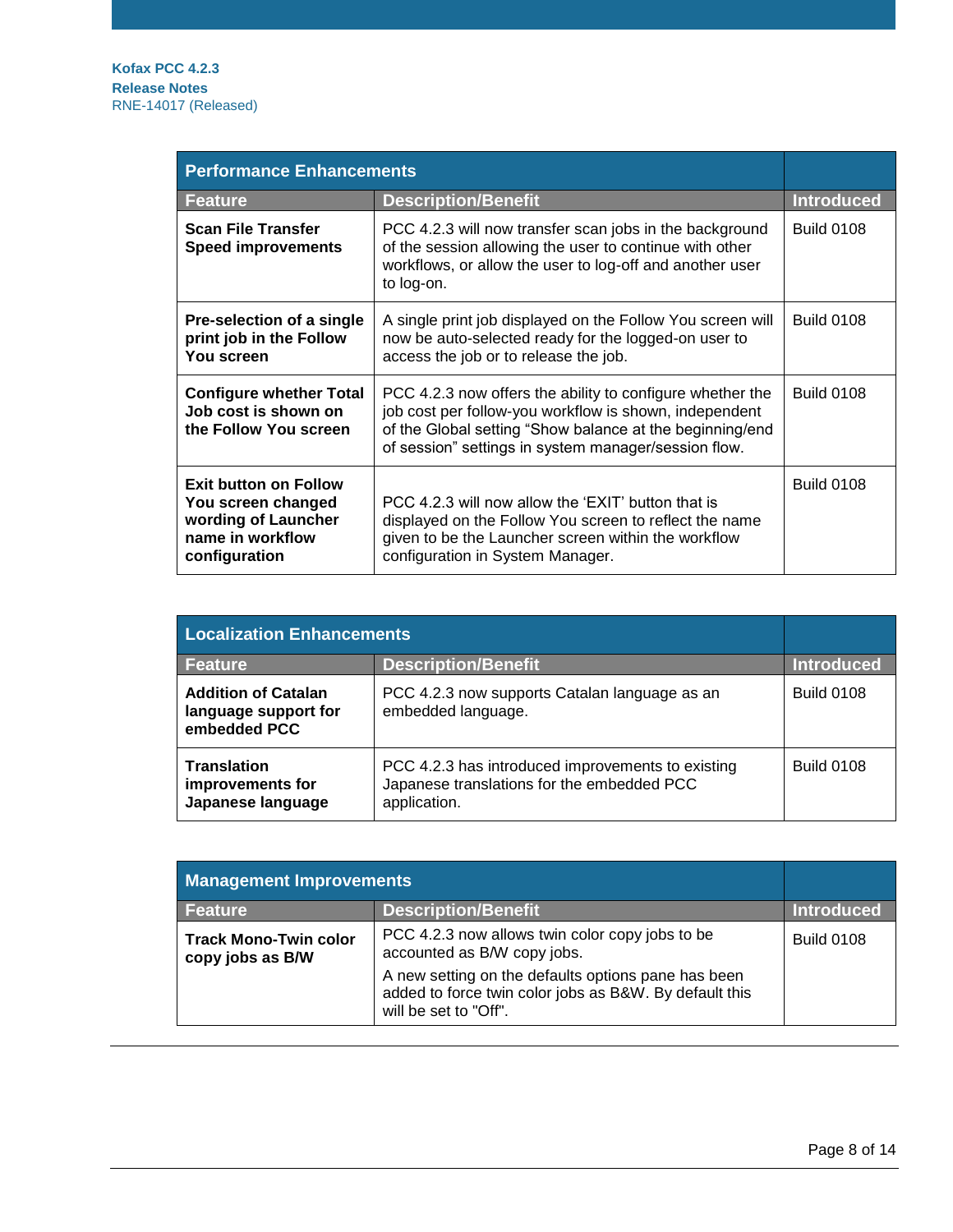|                                                                       | Please note: This feature is only enabled when using<br>specific MFP firmware that typically is only deployed in<br>certain geographical markets, such as Japan. |                   |
|-----------------------------------------------------------------------|------------------------------------------------------------------------------------------------------------------------------------------------------------------|-------------------|
| <b>Support of extended</b><br>feature keyboard on<br><b>Ricoh MFP</b> | PCC 4.2.3 is now able to utilize the Ricoh extended<br>keyboard that allows additional alpha-numeric characters<br>to be used within the logon sequence.         | <b>Build 0108</b> |

| <b>PCC Bulk Deployment Tool Release</b>                     |                                                                                                                                                                                                                                                                                                                                                                                                                                                                  |                   |
|-------------------------------------------------------------|------------------------------------------------------------------------------------------------------------------------------------------------------------------------------------------------------------------------------------------------------------------------------------------------------------------------------------------------------------------------------------------------------------------------------------------------------------------|-------------------|
| <b>Feature</b>                                              | <b>Description/Benefit</b>                                                                                                                                                                                                                                                                                                                                                                                                                                       | <b>Introduced</b> |
| Formal release of the<br><b>PCC Bulk Deployment</b><br>Tool | <b>Feature</b><br>Allows Administrators to configure and deploy the PCC<br>embedded application across multiple devices by use of<br>a command line interface (CLI) batch file or a new<br>Graphical User Interface (GUI).<br>New features that have been added to the release build<br>of the PCC Bulk Deployment Tool over the previous beta<br>release are as follows<br>• Addition of support for Ricoh devices that run Java<br>12.x<br>• Various Bug fixes | <b>Build 0108</b> |

## <span id="page-8-0"></span>**4 Known Issues**

The following is a list of known issues that have been identified to be persistent with this release.

| <b>ID</b> | <b>Manifestation</b>                                                                                                                                                                                                                                         | <b>Result</b>                      |
|-----------|--------------------------------------------------------------------------------------------------------------------------------------------------------------------------------------------------------------------------------------------------------------|------------------------------------|
| N/A       | This release of PCC is not supported for MFPs that use<br>Fiery controllers. Some features of the controller can<br>interfere with PCC operation.                                                                                                            | No Fiery<br>support.               |
| 31279     | After installing PCC with the bulk installer onto Ricoh<br>11.x /12.x and 10.x (A4) devices, they initially require<br>either manually starting PCC, or rebooting the device<br>(which can now be selected as a workflow option - as<br>part of the install) | PCC starts<br>as expected<br>after |

#### © 2019 Kofax. All rights reserved.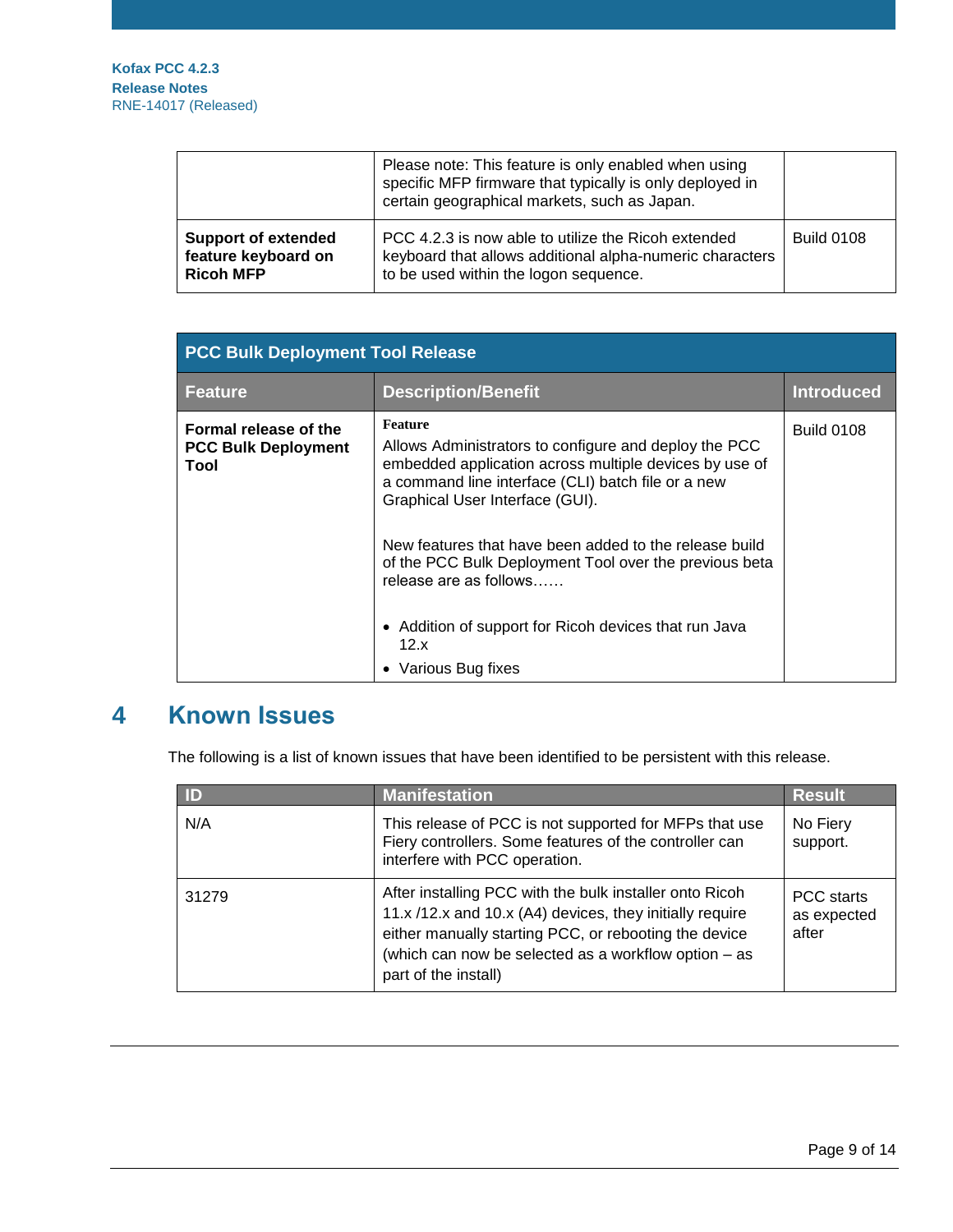**Kofax PCC 4.2.3 Release Notes** RNE-14017 (Released)

| 31175 | A limitation exists where under certain circumstances<br>where the user initiates a copy job then immediately logs<br>out, PCC will track events for copies that are not actually<br>performed. When the events stop coming PCC thinks<br>that the job has ended which causes the remainder of<br>the job to be aborted while it was still ongoing.               | PCC may<br>track more<br>pages than<br>actually<br>$copied -$<br>number of<br>copies will be<br>less than<br>expected. |
|-------|-------------------------------------------------------------------------------------------------------------------------------------------------------------------------------------------------------------------------------------------------------------------------------------------------------------------------------------------------------------------|------------------------------------------------------------------------------------------------------------------------|
| 31236 | With the specific scenario where DCE is communicating<br>but CAS is disrupted - with DCE login caching disabled<br>in System Manager, and offline access (for the device)<br>set to 'none' - the login screen on PCC will continue to<br>show server communication being successful. User login<br>attempts will fail though displaying a 'server offline' error. | User login<br>attempts will<br>fail displaying<br>a 'server<br>offline' error                                          |

## <span id="page-9-0"></span>**5 Resolved Issues**

## <span id="page-9-1"></span>*5.1 Language*

All supported languages now show the Native Function buttons in the Launcher screen, and on Quick buttons where configured.

### <span id="page-9-2"></span>*5.2 Recent Resolved Issues*

The following is a list of issues resolved in PCC 4.2.3 since the release of build 0157.

| ID                               | <b>Manifestation</b>                                                                                                                                                                                                     | <b>Result</b> |
|----------------------------------|--------------------------------------------------------------------------------------------------------------------------------------------------------------------------------------------------------------------------|---------------|
| SR: 160526-000199<br>EQ: D-04239 | If a user with no funds tried to login via the Scan-to-Me<br>shortcut when user limits were enabled, the PCC device<br>entered a loop and failed to login.                                                               | Fixed.        |
| SR: 150623-000425<br>EQ: 33759   | Print jobs from a DRE that became inaccessible after<br>login were still present after dismissing a message that<br>the DRE was no longer available. This situation had led<br>to a message that could not be dismissed. | Fixed.        |
| SR: None<br>EQ: 33783            | A situation may have occurred where a notification<br>message was displayed that could not be dismissed<br>after the CAS service became inaccessible during a<br>logged in session.                                      | Fixed.        |

© 2019 Kofax. All rights reserved.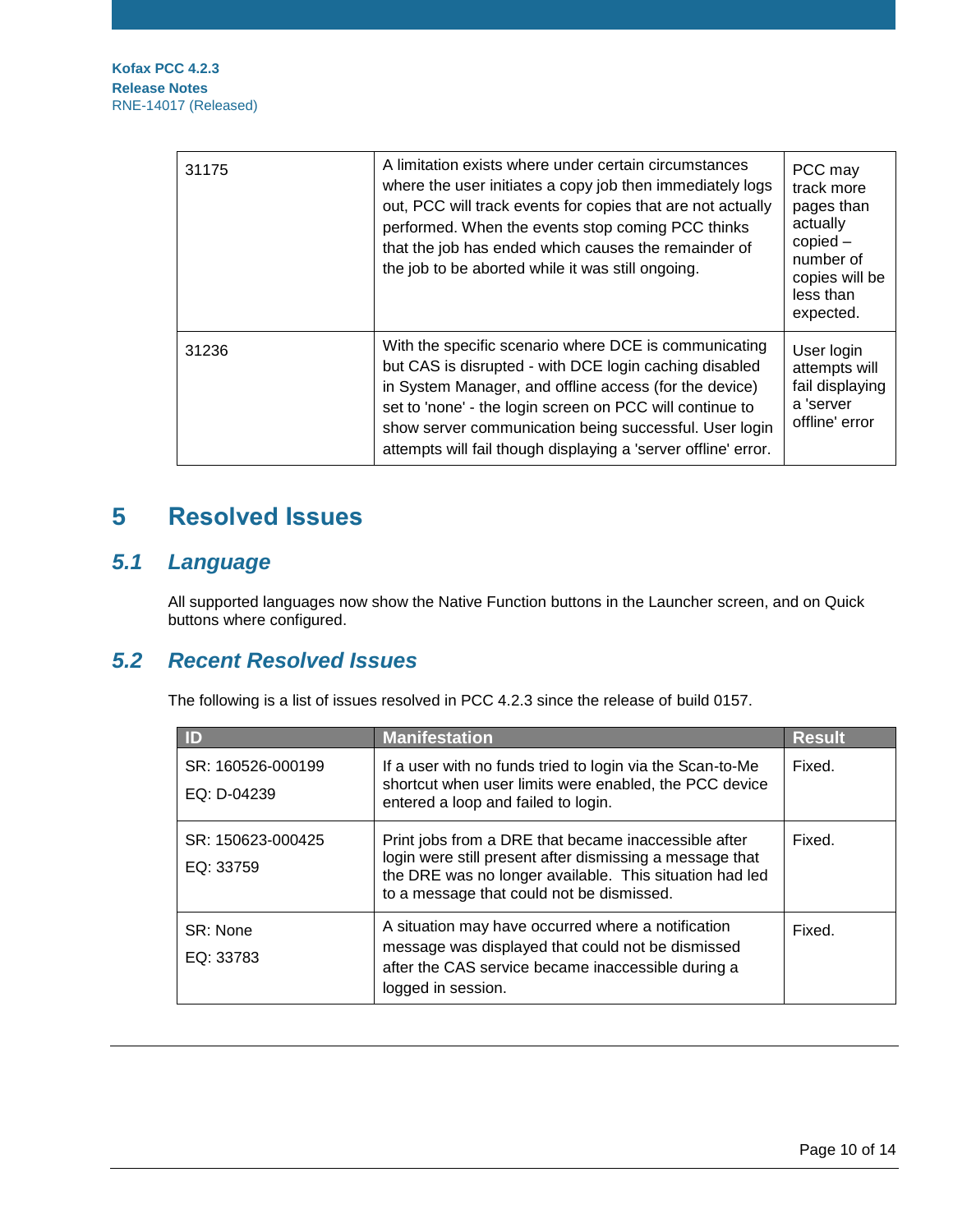| SR: 150423-000242<br>EQ: 33341      | With account limits enabled, users were able to make<br>copies to their limit and then in the same session release<br>prints to their limit again. Now copies and prints are<br>tracked in the same session so their limit cannot be<br>exceeded. | Fixed. |
|-------------------------------------|---------------------------------------------------------------------------------------------------------------------------------------------------------------------------------------------------------------------------------------------------|--------|
| SR: 150529-000333<br>EQ: 33506      | PCC would enter offline mode after restarting all DCE<br>servers and would not reconnect.                                                                                                                                                         | Fixed. |
| SR: 150218-000301<br>Task ID: 59021 | A blank billing code screen appears when a user with<br>one billing code releases a second job from Follow-You.                                                                                                                                   | Fixed. |
| SR: 150218-000301<br>EQ: 32989      | A previous fix that stopped the occurrence of a Blank<br>Billing Details screen appearing addressed the issue in<br>English only. The error is now fixed in all non-English<br>languages as well.                                                 | Fixed. |

## <span id="page-10-0"></span>*5.3 Previously Resolved Issues*

The following is a list of issues resolved in PCC 4.2.3 since the release of PCC 4.2.2 Build 0814.

| ID                             | <b>Manifestation</b>                                          | <b>Result</b> | <b>Fixed In</b>   |
|--------------------------------|---------------------------------------------------------------|---------------|-------------------|
| SR: 150218-000301<br>EQ: 32989 | A scenario may have occurred<br>where a blank Billing Details | Fixed.        | <b>Build 0133</b> |
|                                | screen with only a Next button<br>was displayed.              |               |                   |
| SR: 150108-000153              | Documents were not released                                   | Fixed.        | <b>Build 0133</b> |
| EQ: 32723                      | after login when the Release<br>behaviour was set to "Release |               |                   |
|                                | all at login".                                                |               |                   |
| SR: None                       | When a user with special                                      | Fixed.        | <b>Build 0125</b> |
| EQ: 32236                      | Japanese characters in their<br>User ID logs in, workflows    |               |                   |
|                                | selected from the launcher                                    |               |                   |
|                                | screen would not start.                                       |               |                   |
| SR: None                       | On devices with the optional                                  | Fixed.        | <b>Build 0125</b> |
| EQ: 32009                      | Android SOP panel, when the<br>Start button was pressed and   |               |                   |
|                                | the User ID was blank, a                                      |               |                   |
|                                | screen refresh would occur                                    |               |                   |

© 2019 Kofax. All rights reserved.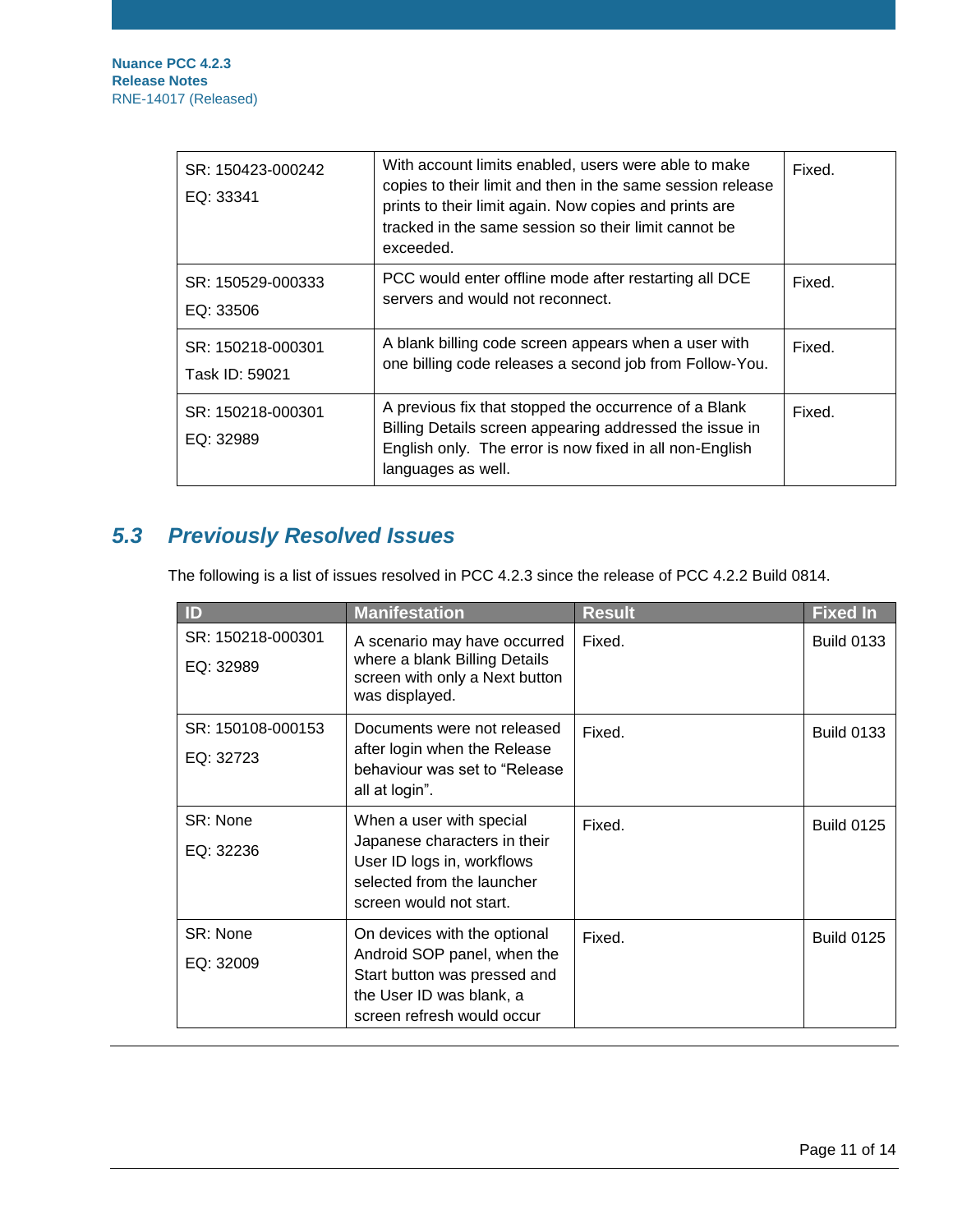|                                | that displayed a hybrid of the<br>login screen and the login<br>error message.                                                                                                                                                                             |                                                                                                                                                       |                   |
|--------------------------------|------------------------------------------------------------------------------------------------------------------------------------------------------------------------------------------------------------------------------------------------------------|-------------------------------------------------------------------------------------------------------------------------------------------------------|-------------------|
| SR: 141023-001681<br>EQ: 32105 | On some devices a limitation<br>exists where scans of a Legal<br>size document at 600 dpi<br>resulted in a cropped<br>document of A4 size at 600<br>dpi. Now a scanned<br>document of Legal size with<br>400 dpi is created.                               | Fixed.                                                                                                                                                | <b>Build 0125</b> |
| SR: 141001-000151<br>EQ: 31954 | An error message may have<br>displayed in the Follow-You<br>screen instead of the list of<br>available jobs for release<br>when a document with special<br>Japanese characters was<br>queued. This prevented the<br>user from releasing any print<br>jobs. | Fixed.                                                                                                                                                | <b>Build 0125</b> |
| SR: 141006-000043<br>EQ: 31966 | If a user's department had<br>sufficient funds, but the user<br>did not, even when configured<br>to charge to the user's<br>department, print jobs could<br>not be released.                                                                               | Fixed.                                                                                                                                                | <b>Build 0125</b> |
| EQ-29310                       | uWVGA device: PCC does not<br>display the logo on home<br>screen of uWVGA screen<br>supported models                                                                                                                                                       | Size of the images was<br>incorrect. Re-saved them and<br>the icon displays correctly                                                                 | <b>Build 0108</b> |
| EQ-30039                       | Error in Japanese language<br>localization - "Done"                                                                                                                                                                                                        | Translation for 'Done' updated<br>to correct string                                                                                                   | <b>Build 0108</b> |
| EQ-30125                       | MFP touch panel hangs after<br>login with PCC                                                                                                                                                                                                              | Now ignoring Login/Logout<br>hardkey press when not<br>logged in. Also fixed a<br>possible NPE and guard<br>against exceptions in<br>keyPressed event | <b>Build 0108</b> |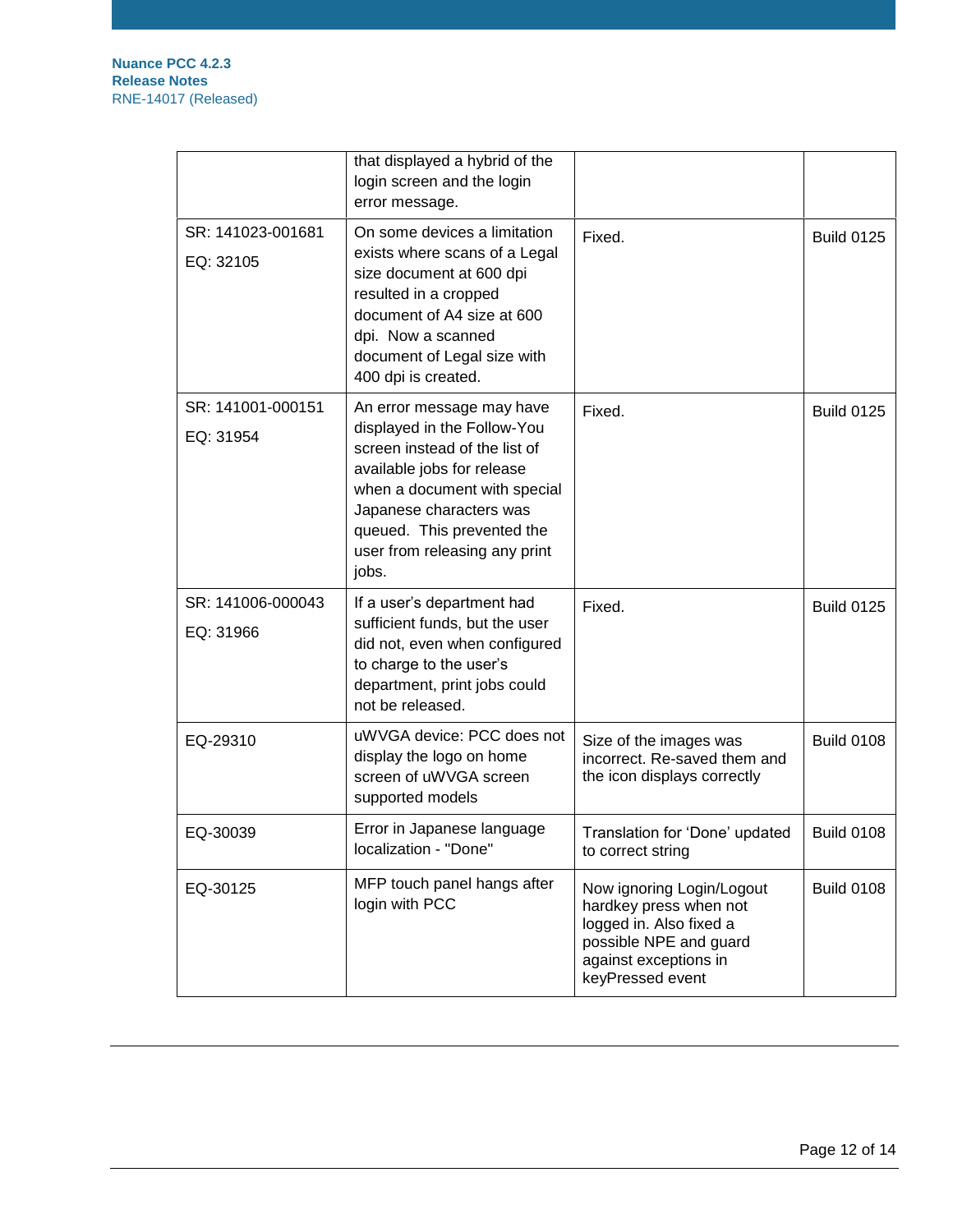| EQ-31142 | It is not possible to scan<br>mixed size originals using<br><b>PCC</b>                                                     | 'mixed sizes' now selectable<br>(on devices that support it) -<br>and are able to scan mixed<br>originals                                            | <b>Build 0108</b> |
|----------|----------------------------------------------------------------------------------------------------------------------------|------------------------------------------------------------------------------------------------------------------------------------------------------|-------------------|
| EQ-31580 | The timestamp in the<br>attachment filename is not<br>updated if scanning multiple<br>jobs during same login               | Was addressed by the<br>"Replay prompts on scan<br>another" feature. Attachment<br>timestamp is now updating as<br>expected.                         | <b>Build 0108</b> |
| EQ-29624 | Session summary screen is<br>automatically dismissed after<br>clicking panel logout key with<br>custom container displayed | Session summary now<br>displays as expected until it is<br>released or it times out.                                                                 | <b>Build 0108</b> |
| EQ-29698 | After 8-9 logons PCC slows<br>down until restarted                                                                         | Threads were processing wait<br>times - process has been<br>refactored.                                                                              | <b>Build 0108</b> |
| EQ-30705 | Increasing the number of<br>copies after selecting<br>document(s) in FYP is not<br>updating total job cost                 | Increasing the number of<br>copies in combination with the<br>documents selected - all now<br>adjusts the job costing that is<br>shown and utilized. | <b>Build 0108</b> |

## <span id="page-12-0"></span>**6 Installation Requirement**

- 1. Server Requirements: Equitrac Office / Express. PCC 4.2.3 does not support EO/EE 5.1 or below.
- 2. Ricoh PCC must be installed on the on-board flash memory (Java 11.x/12.x devices), or an SD card (if applicable), not on the device hard disk drive.
- 3. Equitrac Embedded Remote Administration must be installed on the device hard disk drive, not on the SD card.

#### <span id="page-12-1"></span>*6.1 Changes to Remote Admin*

Instructions for changes below are included in the PCC 4.2.3 Admin Guide:

- 1. Default Scan Page Size has a selection added for 'Mixed Sizes'. On devices that support scanning of mixed size originals, the output file will show pages in their original size. For devices that do not support mixed sizes, Default Scan Page Size will default to 'Letter'.
- 2. Theme variable has been added to select the UI to display. It offers variables 'Auto', 'Default' and 'Modern'. 'Auto' tells the MFP to load the recommended UI based on device SDK/J version. 'Default' is the Legacy UI which is the standard for all 10.x and older devices. 'Modern' is now the standard on

#### © 2019 Kofax. All rights reserved.